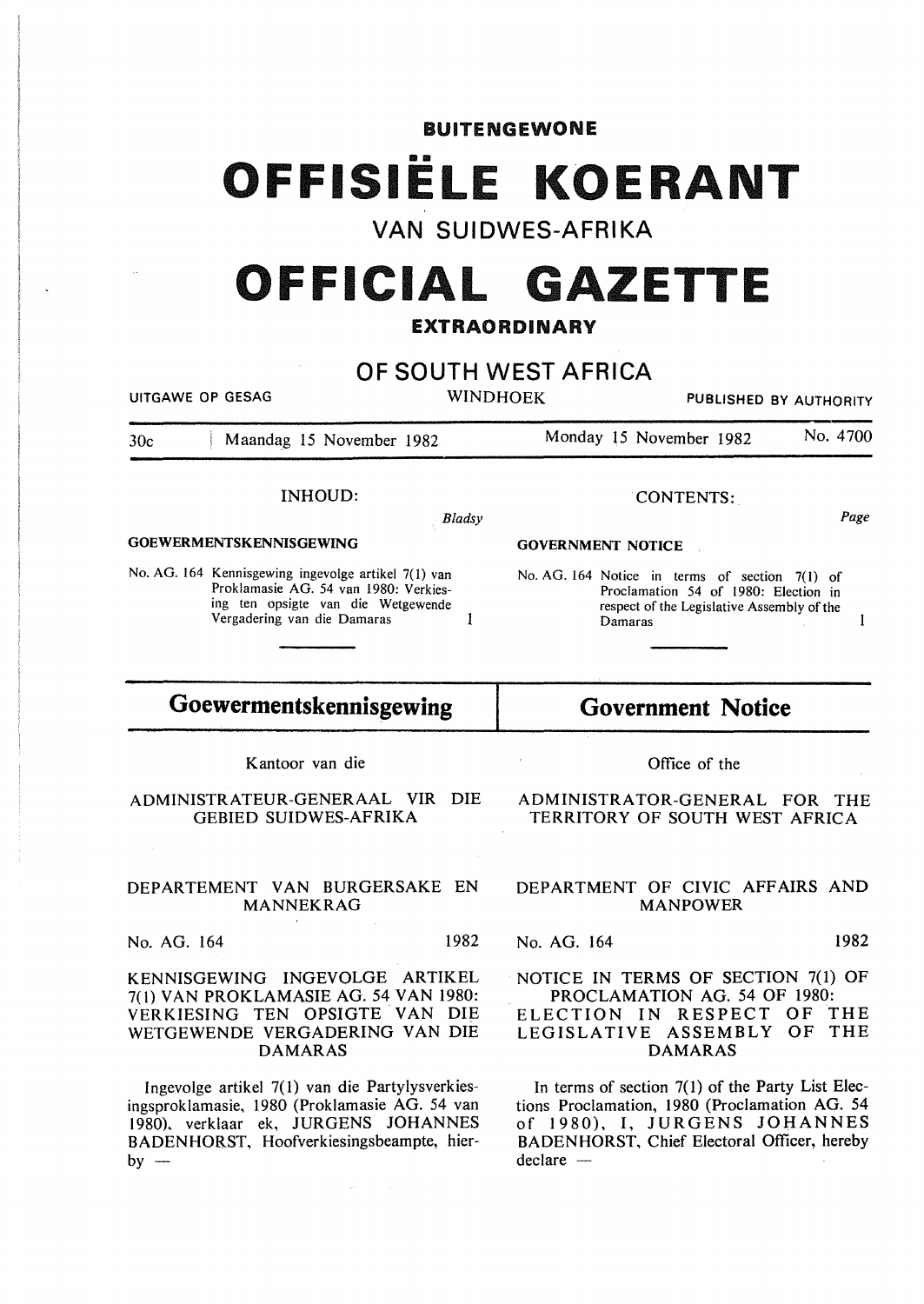- (a) dat die geregistreerde partye wie se name en besonderhede ingevolge artikel 4(l)(b), (c) en (d) van genoemde Proklamasie verstrek, in Bylae I aangegee word, die politieke organisasies is wat na behore kragtens die bepalings van daardie Proklamasie vir die verkiesing ten opsigte van die Wetgewende Vergadering van die Damaras geregistreer is; en 医双角动脉膜炎 医皮下麻痹
- (b) dat die persone wie se name en identiteitsnommers op die lys van kandidate van elke sodanige geregistreerde party vir genoemde verkiesing verskyn, soos deur mida elke sodanige party ingevolge artikel 5 van nys i genoemde Proklamasie opgestel en in Bylae 2 aangegee, as die kandidate van elke sodanige party vir genoemde verkiesing genomineer is. The 41  $\times$  01.

# J.J. BADENHORST

*Hoq/i'erkiesingsbeampte* Windhoek, 8 November 1982

 $\mathcal{A} \mathcal{L} \mathcal{A} \mathcal{L} \mathcal{J} \mathcal{F} = \mathcal{H} \mathcal{L} \mathcal{L} \mathcal{L} \mathcal{L} \mathcal{L} \mathcal{L} \mathcal{F} + \mathcal{L} \mathcal{L} \mathcal{L} \mathcal{L} \mathcal{L} \mathcal{F} \mathcal{F} + \mathcal{L} \mathcal{L} \mathcal{L} \mathcal{L} \mathcal{L} \mathcal{F} \mathcal{F}$ -1 1 C m annother foot to be administered an je ndu se r o utdagod sa bu doben

particulars furnished in terms of section an Š.  $4(1)(b)$ , (c) and (d) of the said Proclamation, are set out in Schedule I, are the political organisations duly registered under the provisions of that Proclamation for the election in respect of the Legislative Assembly of the Damaras; and

(a) that the registered parties whose names and

(b) that the persons whose names and identity numbers appear on the list of candidates of each such registered party for the said election, as drawn up by each such party in terms of section 5 of the said Proclamation and set out in Schedule 2, have been nominated as the candidates of each such party for the said election.

# Guornet

### J. J. BADENHORST

*Chief Electoral Officer* Windhoek, 8 November 1982

martin, aseroman governancies".  $(1/2)^{1/2}$  ,  $(1/2)^{1/2}$ water Court and C. L.A. Supering A

statesmonth officials in the fact that spit

**BYLAE 1/SCHEDULE 1** Thursday in the Conduction

# NAAM EN BESONDERHEDE VAN GE-REGISTREERDE PARTYE/

# NAME AND PARTICULARS OF REGISTERED PARTIES

| ali ko alilib<br>Naam van<br>geregistreerde<br>$\frac{1}{2}$ party/ $\frac{1}{2}$<br>1% 经活动经<br>Name of<br>registered SEW RTDL<br>party                                      | Afkorting van<br>naam van party<br>of vereniging<br><b>AO wan partye/ ( ) / C /</b><br>$\Rightarrow$ Abreviation of<br>name of party<br>or association<br>of parties | Sto Any Mepmod<br><b>BUI Kenteken/BAVA, MRIA NELL SECE</b><br>Distinctive symbol and the state                | Adres van hoof<br>kantoor/ $\overline{\phantom{a}}$ Address of head<br>office                                                                      |
|------------------------------------------------------------------------------------------------------------------------------------------------------------------------------|----------------------------------------------------------------------------------------------------------------------------------------------------------------------|---------------------------------------------------------------------------------------------------------------|----------------------------------------------------------------------------------------------------------------------------------------------------|
| 《其有人》3月24日号云 (月以前)<br><b>BEROTHAIR</b>                                                                                                                                       | 母心 三卵合質Z生黄素を用い                                                                                                                                                       | <b>、「清除」をUR (のERanded 光下)</b><br>很笨某罪! 性培养权                                                                   | <b>可以开展通信指入内服师</b>                                                                                                                                 |
| Damara-DTA                                                                                                                                                                   | Damara-DTA                                                                                                                                                           |                                                                                                               | Posbus/                                                                                                                                            |
| 机锅锅 3                                                                                                                                                                        | 4月 医表面坏                                                                                                                                                              | $\sum_{i=1}^n \left\{ \begin{matrix} \hat{p}_i^{\alpha} \\ \hat{p}_i^{\alpha} \end{matrix} \right\}_{i=1}^n$  | P.O. Box $173$<br><b>WINDHOFK</b>                                                                                                                  |
| RO SA RONDER AL IMEN EL PUNCE<br>SONO MO AL CA MINTAIMA HIASAM<br>93 F 37<br>-9-30k<br>今日任之子 別<br>경풍기<br>73 K.G<br>2人名西拉本顿                                                   | 그렇게 그려 유가 제가 없어요.<br>【《白牙》 医学科学 医单位性皮质 医骨骨炎                                                                                                                          | 78 W<br>まむせきご<br>:GB21<br>55 ISB<br>香风 三烯<br>- 北宮八里の母                                                         | 9000<br><b>OMENTAL/SEARCHER</b><br>OA 尼罗希瑟人的复数增加不去关注式<br>- 조금에 드리스탄 X<br>- <sup>19</sup> 30年12月11日1月11日 1月11日 1月11日                                |
| -pail $m_{\rm A}$ years of in (1)] source to sprop mi<br>tot Fieldsman(18) (Fooderman(2) 54<br>REMANGERAND (DE BRUGA)<br>Ramara-Raad<br>Ramara-Raad Romeolis Rino (RISINGIA) | 9471592                                                                                                                                                              | etimosių m8 diospr<br>$\{ \frac{1}{2}, \frac{1}{2}, \frac{1}{2} \}$<br>milácei<br>군 경대<br>ToH<br>3 TS 14 Post | (Wikato <sub>dhe</sub> ogad)<br>Pett sammiting ya<br>Posbus/<br>Zep§ri i<br>P.O. Box $42^\circ$<br><b>KHORIXAS</b><br>$\sim \mathcal{P}_T$<br>9000 |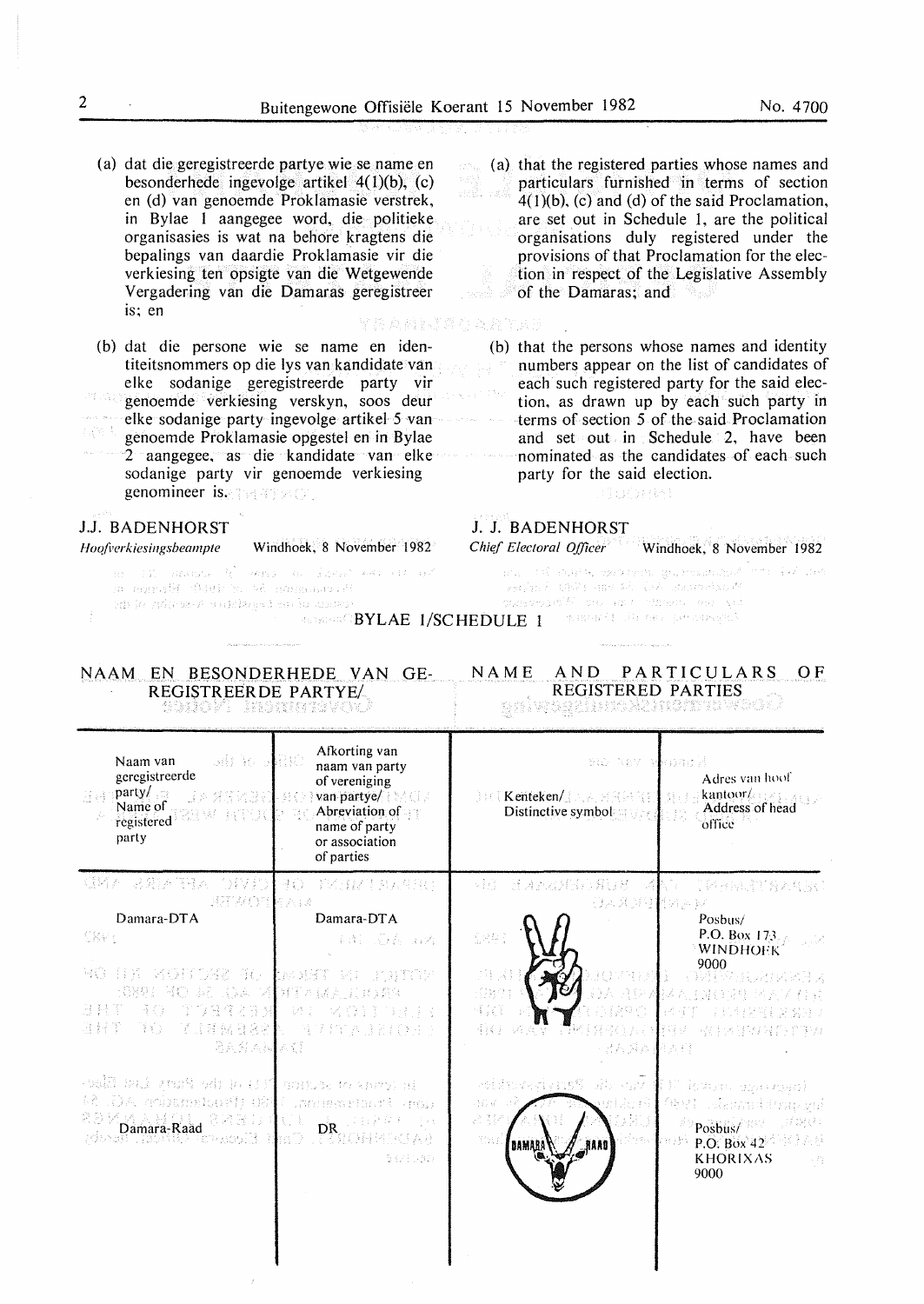$\pm$ 

 $\frac{1}{3}$ 

 $\ddot{\phantom{1}}$ 

# BYLAE 2/SCHEDULE 2

### LYS VAN KANDIDATE/LIST OF CANDIDATES Concert English

 $\mathcal{L}$ 

 $\left\langle \left( \phi_{\mathcal{A}}^{\mathcal{A}} \phi_{\mathcal{A}} \phi_{\mathcal{A}} \phi_{\mathcal{A}} \phi_{\mathcal{A}} \phi_{\mathcal{A}} \phi_{\mathcal{A}} \phi_{\mathcal{A}} \phi_{\mathcal{A}} \phi_{\mathcal{A}} \phi_{\mathcal{A}} \phi_{\mathcal{A}} \phi_{\mathcal{A}} \phi_{\mathcal{A}} \right\rangle \right\rangle$  $\partial \mathcal{A}^{\mathcal{G}}_{\mathcal{G}}(\mathcal{G}) \to \mathcal{G}(\mathcal{G})$ 

 $\left\langle \left\langle \left\langle f_{1}f_{2}\right\rangle \right\rangle \left\langle \left\langle f_{1}f_{2}\right\rangle \right\rangle \right\rangle \left\langle f_{1}f_{2}\right\rangle \right\rangle \left\langle \left\langle f_{2}f_{2}\right\rangle \right\rangle$ 

 $\left\langle \mathcal{N}_{\mathcal{N}}\left(\mathcal{N}_{\mathcal{N}}\right)\right\rangle \left\langle \mathcal{N}_{\mathcal{N}}\right\rangle =\left\langle \mathcal{N}_{\mathcal{N}}\left(\mathcal{N}_{\mathcal{N}}\right)\right\rangle ,$ 

## DAMARA-DTA

| Naam van kandidaat/                                                                                                                            |
|------------------------------------------------------------------------------------------------------------------------------------------------|
| Naam van kanamaan<br>Name of candidate                                                                                                         |
|                                                                                                                                                |
| 1. Joseph Max Haraseb                                                                                                                          |
| Johannes Gaseb <sup>800</sup> PU 11104<br>2.                                                                                                   |
| 3. Johannes Skrywer (1999)                                                                                                                     |
| 4. Jeftha Mu Ui Eixab 50 10800.                                                                                                                |
| 5. Herbert Albert Conradie                                                                                                                     |
| 6. Abraham Goagoseb 35 2004 Pro                                                                                                                |
| 7. Albert Tsuob 7000 20 2000 :                                                                                                                 |
| 8. Isaak Geisebl White the original                                                                                                            |
| Jeremias Kahuika <sup>n an</sup> Litter<br>9.                                                                                                  |
| 10. Asser Gawusab the and an action                                                                                                            |
| 11. Frederik Witbeen 00 20 74 000                                                                                                              |
| 12. Paul Manfried Kuruseb States                                                                                                               |
|                                                                                                                                                |
| 14. Albert Rudolf Eiseb 30 19400                                                                                                               |
|                                                                                                                                                |
|                                                                                                                                                |
| 15. Albertus Keinseb <sup>00</sup> 80 CS888 a<br>16. Ismael Bachmann <sup>(2020</sup> 80 CHP66)<br>17. Benhard Gariseb <sup>300</sup> 80 80060 |
| 18. Joas Doeseb <sup>®</sup> (10%) 20 10006                                                                                                    |
| 19. Bernhard Gaiseb 90 20 SOTORS                                                                                                               |
| 20. Fritz Jesaja Nobuseb 2011                                                                                                                  |
|                                                                                                                                                |
| 22. Johannes Sitore Huiseb <sup>2</sup>                                                                                                        |
| 23. John Andrew Kelly 20 201121                                                                                                                |
| 24. Richard Markus Kariseb                                                                                                                     |
| 25. John Nunuheb MARE 20 STS045                                                                                                                |
| 26. Willem Gregorius Hermanus Basson                                                                                                           |
| 27. Andries Awarab's 20 actions                                                                                                                |
| 28. Gideon Ebenhaezer Claassens                                                                                                                |
| 29. Dawid Loeriesfonteined 201004                                                                                                              |
| Paulus Awiséb <sup>00830</sup> PO 482084<br>30.                                                                                                |
| Benjamin Namaseb <sup>120</sup> 10804.<br>31.                                                                                                  |
| 32.<br>Alexander Auchab <sup>®</sup> 20 05.11 be                                                                                               |
| Rudolf Gabriel Tsaraeb<br>33.                                                                                                                  |
| Peter Karon V (CON) 80 080000<br>34.                                                                                                           |
| Adam Lamperth (8) and interest<br>35.                                                                                                          |
| 36. Ludwig Haragaebiro de admenta                                                                                                              |
| 37. Peter Freeman                                                                                                                              |
| 38. Zebedeus Hoaeb                                                                                                                             |
| 39. Elias Xaregeb                                                                                                                              |
| 40. Kleofas Kuruseb                                                                                                                            |

| 회사의 지수는 어떤 사람들                                                    |                                                           |
|-------------------------------------------------------------------|-----------------------------------------------------------|
| <i>Identiteitsnommer</i> /                                        |                                                           |
| Identity Number                                                   |                                                           |
| formal batas                                                      |                                                           |
| cerembo<br>420613                                                 |                                                           |
| 05 0021 6 Permanent<br>460319                                     |                                                           |
| $3^{(4,\alpha_1^2,\ldots,\alpha_k^2)}$<br>05<br>0028<br>380805    |                                                           |
| 0019 1952 中国 元<br>05<br>360517                                    | ł                                                         |
| $0022$ $8\%$ administration<br>300824<br>05                       | Ļ,                                                        |
| 0037 3 Million Patrick<br>100202<br>05                            | $\ddot{\phantom{a}}$                                      |
| versidantic<br>0028 4<br>05<br>530207                             | ł,                                                        |
| $0018$ $5$ and $3$ and $4$<br>290726<br>05                        | $\frac{1}{2}$                                             |
| $000\,\mathrm{FeV}$ and $0.00\,\mathrm{Fe}$<br>05<br>191025       | ł                                                         |
| $05^\circ 0021$ . $3$ and the linear t<br>350828                  | p.                                                        |
| $0002$ if $6$ and the second of $\overline{a}$<br>05<br>100328    | $\frac{1}{2}$                                             |
| $0019$ $0$ and as a state<br>05<br>540609                         | $\tilde{\mathcal{E}}_{\alpha}$ :                          |
| $05^{\circ}0006$ of $\frac{1}{2}$ and $\frac{1}{2}$ and<br>371205 | ti<br>V                                                   |
| 0072 58 009 Boyer<br>441111<br>05                                 | y.                                                        |
| $05\,0020\,4004$<br>450731                                        | ģ.                                                        |
| $0150$ <sup>2</sup> espainate<br>450606<br>05                     | Ó.                                                        |
| 00423 days Louis<br>390 801<br>05 <sub>1</sub>                    | $\frac{1}{2}$ . $\frac{1}{2}$                             |
| $0012$ 40 declar<br>05<br>251012                                  | Ť,                                                        |
| 0013 605000 年 2023<br>250628<br>05                                | $\frac{1}{2}$ , $\frac{1}{2}$                             |
| $0001\pm10$ distribution<br>090922<br>05                          | $\left\langle \hat{\psi} \right\rangle_{\rm L}^{\rm eff}$ |
| $0038^{\circ}5^{\circ}$ and added to<br>540616<br>05              | $\frac{1}{2}$                                             |
| 0013年18月 18月12<br>390926 05                                       | $\hat{\mathcal{E}}_{\alpha}$ ,                            |
| 0024): [Or Businessee]<br>431224<br>05                            | $\mathbb{R}^{\frac{1}{n}}$                                |
| 0013 4 295 Charlis<br>360124<br>05                                | R)                                                        |
| $0001^\circ$ 9h2 - Socială<br>05<br>390927                        | $\mathbb{R}^{2d}$                                         |
| 0010982 ods2<br>05<br>401130                                      | A <sup>.</sup>                                            |
| 002012 Leonimor<br>321224 05                                      | $\frac{1}{2}$ , $\frac{1}{2}$                             |
| $0036^\circ$ To $\odot$ and the<br>460818<br>05                   | $\frac{1}{2}$                                             |
| 00139900 <sup>62</sup> 200687<br>05<br>420629                     | j.                                                        |
| $0017$ -2 and display<br>460803<br>$05^\circ$                     | i.                                                        |
| $0014(1)$ and $(7)$<br>321103<br>05                               | ×t                                                        |
| $0024/6$ <sup>3</sup> and may.<br>05<br>430312                    | é.                                                        |
| 0017 3 sets ( ) and ( )<br>05<br>540417                           | m.                                                        |
| 000396980时 0020次<br>05<br>180902                                  | jki.                                                      |
| 0003980023 100000006<br>360526<br>05                              | ₿Ů                                                        |
| 0015 90000 apt<br>$05^\circ$<br>401202                            | g Q                                                       |
| 320130<br>0021<br>05<br>$\overline{c}$                            |                                                           |
| 191225<br>4<br>05<br>0001                                         |                                                           |
| 05<br>0003<br>411029<br>7                                         |                                                           |
| 05<br>340830<br>0005<br>I                                         |                                                           |